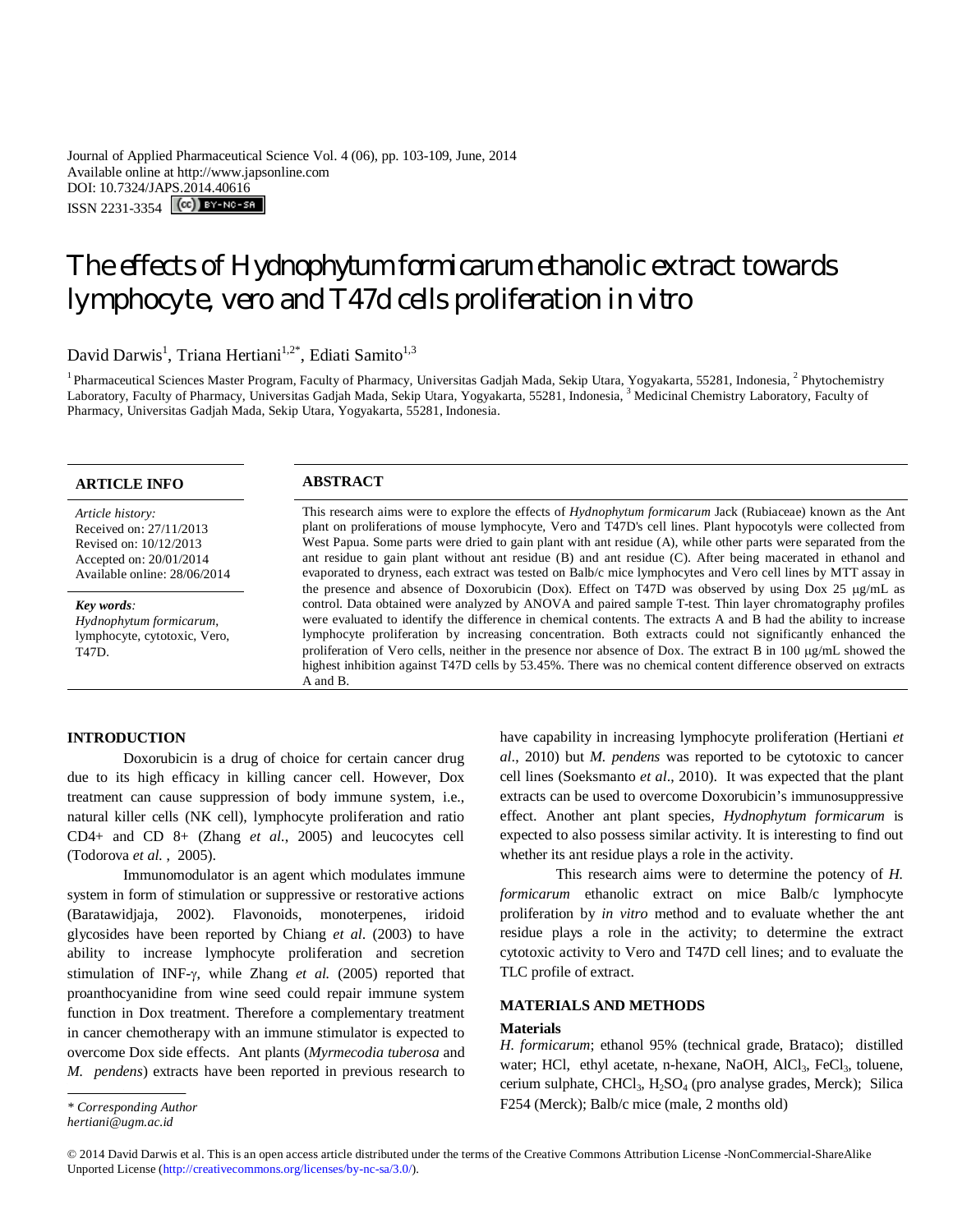Vero and T47D cell lines (*LPPT*-UGM); medium RPMI (Gibco, USA); MTT (3-(4,5-dimetilthyazol-2yl)2,5-dipheniltetrazoliumbromide) (Sigma, USA); Doxorubicin; Giemsa; Tripan blue (Merck, USA); tween 80 (Merck, USA); Fetal Bovine Serum (FBS) (Caisson, USA); PBS (Gibco, USA); SDS (Merck, USA); Phytohemaglutinin = PHA (Gibco, USA); hepatitis B (Engerix®, UK).

### **Equipments**

Microplate reader (Bio-Rad, Japan), Haemocytometer (Neubaeur, Germany),  $CO<sub>2</sub>$  incubator (Heraeus®, Germany), inverted microskop (Olympus, Japan).

# **Sample preparation**

Plant samples were obtained from Bintuni, West Papua on November 2011. Plant taxonomy determination was done in Pharmacognosy Laboratory, Faculty of Pharmacy, UGM under registration number: BF/131/Ident/Det/XII/2011.

After the hypocotyls were being sliced, some parts were dried directly to gain plant with ant residue (A), while other parts were separated from the ant residue to gain plant without ant residue (B) and ant residue (C). Oven dried samples were macerated in 96% ethanol, followed by vacuum evaporation to yield ethanol extract of A,B, and C.

#### **Lymphocytes proliferation assay** *in vitro*

Each extract was tested for the lymphocyte proliferation activity in various concentration (10, 20, 50, 100, and 200 µg/ml) and in presence of Dox  $(1 \mu g/mL)$ . Lymphocyte preparation was performed according to Sano *et al*. (2007). Spleen tissue was collected from mice aseptically and subsequently transferred to a sterile centrifuge tube containing 5 mL of RPMI. Cell suspension was centrifuged for 10 min. Clumps were suspended in 2 mL Tris ammonium chloride buffer and left in room temperature for 2 min. Afterwards, 1 mL complete medium was added and was followed by centrifugation at 1200 rpm 4°C for 5 min. After being rinsed twice with RPMI, clumps were suspended in complete medium. Cells were counted by haemocytometer and inverted microscope. The lymphocytes were ready for assay and were cultured in  $CO<sub>2</sub>$ incubator at 37°C.

Lymphocytes cells 100  $\mu$ L (1.5×10<sup>6</sup> mL<sup>-1</sup>) were distributed into 96-wells micro plates. Into each well was added 10  $\mu$ L of hepatitis B vaccine and incubated for 24 h in 5% CO<sub>2</sub> at 37°C. After incubation, samples were added and incubated again for another 48 jam. Furthermore, each well was given 10 µL of MTT 5 mg mL<sup>-1</sup>, followed by 4 h incubation at  $37^{\circ}$ C. Viable cells will convert the MTT to form purple color. Reagent stopper (10%) SDS) in 50 µL HCl 0.01 N was added into each wells. Cells density were determined by using micro titer plate reader at 550 nm Data of cells densities were used to calculate the Proliferation Stimulatory Index.

SIproliferation = 
$$
\frac{(Abs\ sample - medium)}{(Abs\ normal - medium)}
$$
........(1) (Sano *et al.*, 2007).

# **T47D and Vero cells proliferation assay** *in vitro*

Each extract was tested for the lymphocyte proliferation activity in various concentrations  $(10, 20, 50, 100, \text{ and } 200 \mu\text{g/ml})$ . DMSO was used as sovent. Cytotoxicity assays on Vero and T47D cell lines were done according to protocol method by *Cancer Chemoprevention Research Center* (CCRC) UGM (2010).

Cells with confluency of 80% were harvested from the  $CO<sub>2</sub>$  incubator and transfered to wells (100  $\mu$ L) and incubated overnight. Afterwards, media were discarded and 100 µL PBS was added into each well for rinsing. Samples were added into respective wells and incubated in a  $CO<sub>2</sub>$  incubator (incubation period was 24-48 h). MTT reagent (0,5 mg/mL) was prepared by diluting the MTT stock (in PBS, 5 mg/mL) in complete medium to achieve a total 10 mL suspension (FBS, fungizone and medium M199). Afterwards, media were discarded and MTT was added into each wells  $(100\mu L)$ , followed by incubation for 2-4 h in the  $CO<sub>2</sub>$  incubator. Reagent stopper (100  $\mu$ L SDS 10% in o.1 N HCl) were added into each wells. Cells density were determined by using micro titer plate reader at 550 nm. Percentage of viable cells was calculated formula as follows:

Percentage of viable cells  $= \frac{(Abs\ sample - medium)}{(Abs\ normal - medium)} x 100\% .........(2)$ 

## **Thin layer chromatography (TLC) profiling**

Thin layer chromatography profile of each extract was evaluated to identify the difference in chemical contents according to methods reccomended by Jork *et al.* (1990).

#### **Data Analyses**

Data obtained were analyzed by ANOVA and paired sample T-test with Confidence level 95%.

## **RESULTS AND DISCUSSION**

The plant sample is consisted of ant residue inside the hypocotyls hollows (Fig 1). An Ant plant lives as an epyphyte in big trees and conjugates itself in a tight, almost obligatory mutualistic simbiosis with ants. The ants are benefiting by having a warm and safe home inside the plant's hypocotyl, while the plants' needs for soil resource are provided by the ants. It was reported by Solano and Dejean (2004) and Defossez *et al*. (2011), the ants provide nitrogen to their host plant. Moreover, translocation of ant residues to the plants does occurred (Beattie, 1989). Irioids, which is a monoterpenoid plant secondary metabolite was also reported to be found in Iridomyrmex sp. (ant species).

This group of compounds was detected in *M. tuberosa* extract, a taxonomy-close-related Ant plant species with *H. formicarum* (Efendi and Hertiani, 2013). Aucubin, which is an iridoid glycoside was reported by Chiang *et al*. (2003) to play a role in immunomodulatory activity of Plantago species. Therefore it is worth to know whether this ant residue is also responsible for many therapeutic effect of the plant.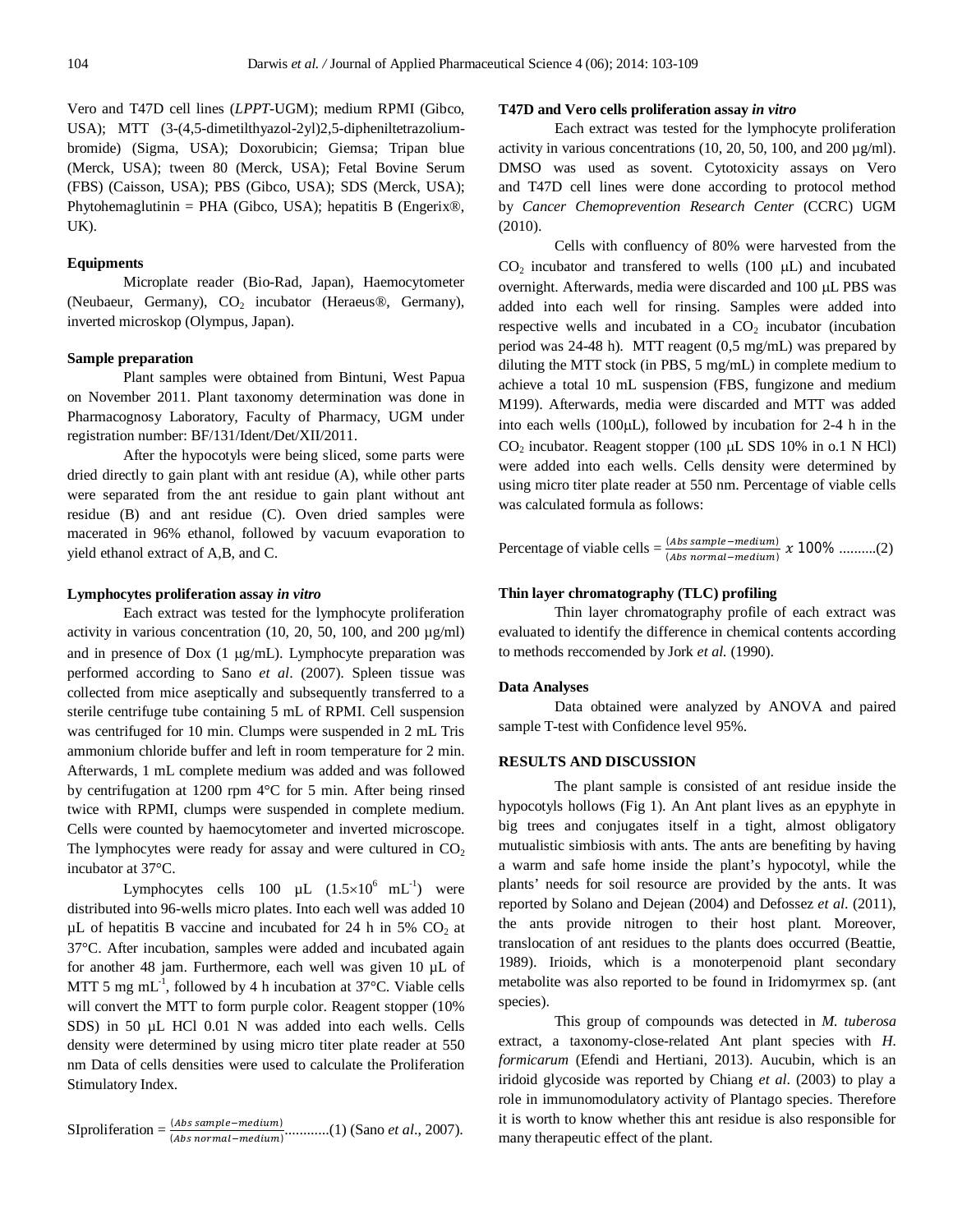

In this research we separated the ant residue and compare its activity and phytochemical profile with the plant itself.

Extract samples recoveries compared to dried powder were as follows: A, 4.93%; B, 3.38%; C, 1.18%. There was no chemical content difference observed on extracts A and B, suggesting flavonoid, phenolic, aldehyde / ketone, terpenoids and tannin contents. There was no iridoids detected in the samples, which may be due to instability of this group of compound. Furthermore, phytochemistry profile suggested no group of plant secondary metabolites detected in the ant residue (C) by TLC method.

An example of terpenoids having a potential immunostimulatory agent was aucubin (Chiang *et al*., 2003) and saponins (Lacaille-Dubois, 2005). Irioid was not detected in the extract which may be due to its nature being easily decomposed. Other important plant substances are phenolics and flavonoids (Chiang *et al*., 2003).

Polyphenols such as flavonoids, and tannin are potential antioxidant substances which may explain its immunostimulatory effect. Antioxidative compounds promote changes in redoxsensitive signalling pathways involved in the expression of many genes, and further in several cell fuctions including immune response (Ramiro-Puig and Castell, 2009). Propolis is an example of extract rich in antioxidant phenolics compounds, which is also a potential immunomodulatory agent (Syamsudin *et al*., 2009). *H. formicarum* itself is a potential antioxidant sources. Bustanussalam *et al.* (2009) reported the prominent activity of the ethyl acetate fraction which was comparable with Vitamin C, while Prachayasittikul and collaborators reported the plant's antioxidative potency as well as its chemical constituents, i.e flavonoid and phenolic acid, beside stigmasterol (Prachayasittikul *et al*., 2008). The result showed that extracts A and B had the ability to increase lymphocyte proliferation by increasing concentration in the presence and absence of Doxorubicin 1  $\mu$ g/mL (Figure 2 - 3).

The activity was similar, suggested that Dox did not affect the stimulation activity. On the other hand extract C did not show significant activity in comparison to normal control, which might be correlated to the result of the phytochemical assay previously described. Therefore it can be suggested that the ant residue did not play a role in the enhancement of lymphocyte proliferation. Nevertheless, extract A which was prepared without eliminating the ant residue showed a slightly higher activity in comparison with extract B (derived from plant without the ant residue).

In order to explore the possibility of extract A or B as complementary to Dox treatment, cytotoxicity assays on cell lines T47D and Vero cells were performed. T47D cell is a Human Mammary gland Ductal carcinoma which has mutation in p53, while Vero and HeLa cells are epihtelium-like (Goodwin and DiMaio, 2000). Another close related Ant plant, *M. pendens* has been reported to be toxic to Vero and HeLa cell lines (Soeksmanto *et al*., 2010).

Therefore we were eagered to explore the activity of this plant extract as well, in the presence and absence of Dox. The extract would not be beneficial as an immunomodulator agent for Dox therapy if the application can somehow increase the cancer cells proliferation as well. On the other hand, cytotoxicity assay on the normal cells, in this case represented by Vero cells, was also assayed to find out about the extract potential to intoxicate the healthy cells. Vero cells proliferation was inhibited by Doxorubicin (Fig. 4). This is due to metabolic conversion of this compound into Doxorubicinol by certain enzymes such as carbonyl reductase. Major mechanism of doxorubicinol toxicity was occurred due to its interaction with iron and the formation of the Reactive Oxygen Species which further destroys the cell macromolecules (Minotti *et al*., 2004). Both extract A and B were unable to increase the cell proliferation in the presence of Doxorubicin (Fig 5). It can be observed that the extract slightly decreased the Vero cells proliferation in absence of Doxorubicin but not statistically significant (Fig. 6).

The extracts A and B affected the T47D proliferation in a concentration-activity relationship except for result of extracts A and B 200  $\mu$ g/mL of and at 12.5  $\mu$ g/mL of extract A. (Fig. 7). Extract B showed the highest inhibition at concentration 100 g/mL (53.45%).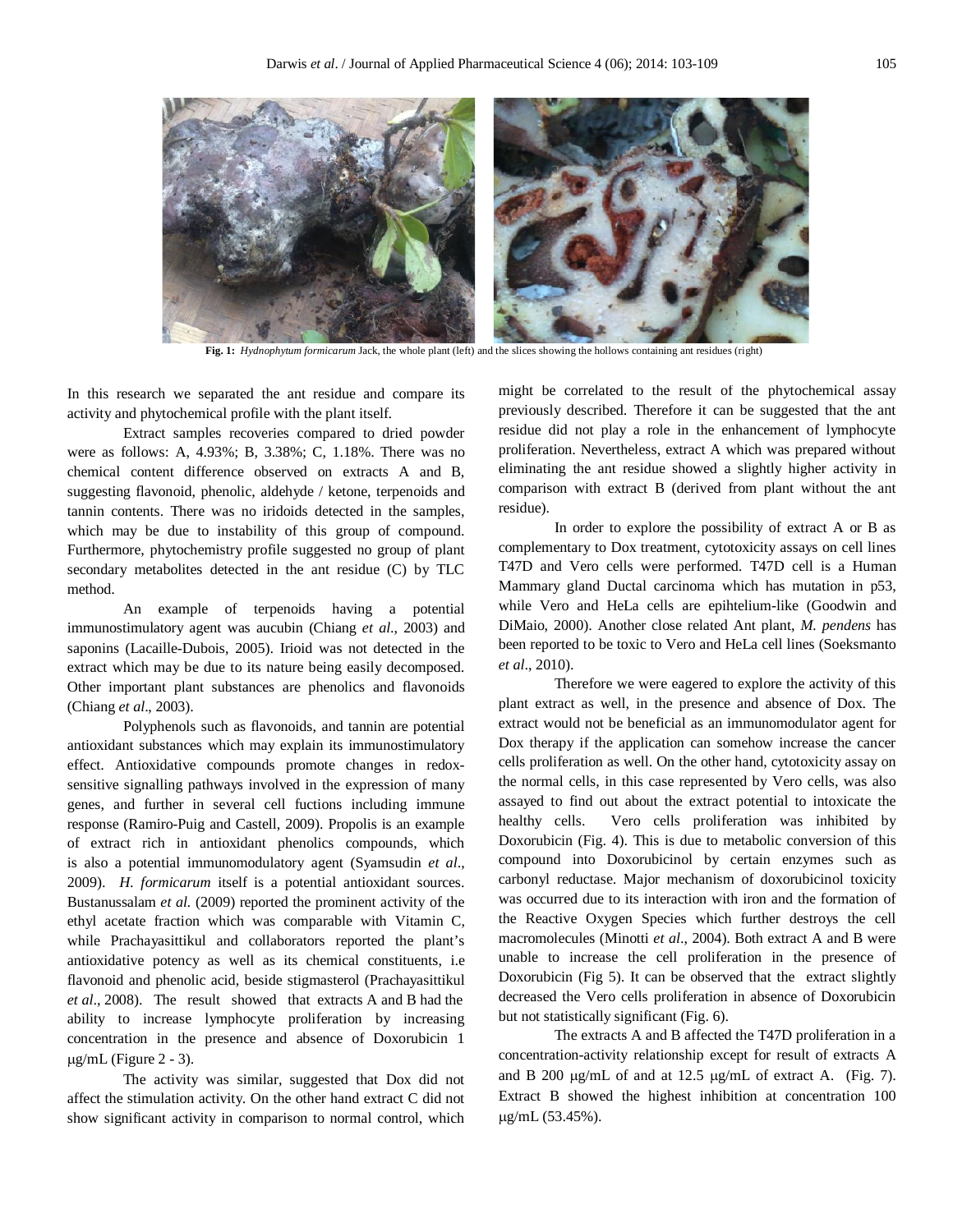

Fig. 2: Graphic of Proliferation Stimulatory Index (SI<sub>proliferation</sub>) of extracts A, B, C in the presence of Doxorubicin (1µg/mL)



Concentration (µg/mL)

Fig. 3: Graphic of Proliferation Stimulatory Index (SI<sub>proliferation</sub>) of extracts A, B, C without Doxorubicin (in a presence of Hepatitis B vaccine 1 µg/mL); PHA was used as a positive control (n=3).



Fig. 4: Optical densities of Vero cells treated with Doxorubicin in various concentrations.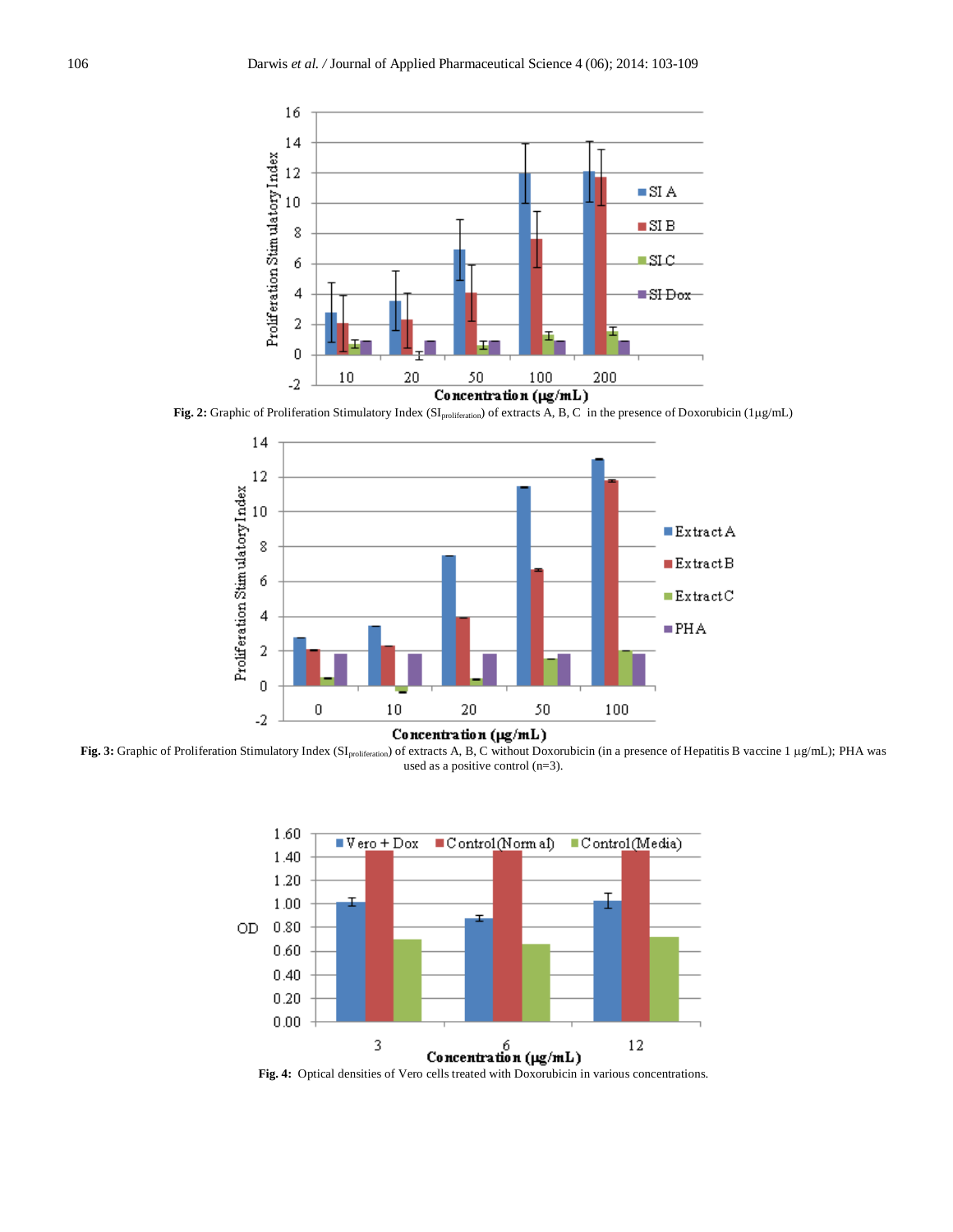



**Fig. 5:** Percentage of viable Vero cells treated with Doxorubicin in various concentrations and extract in 100  $\mu$ g/mL (n = 3).



**Fig. 6:** Percentage of viable Vero cells treated with extracts in various concentrations (n=3)



Fig. 7: Percentage of viable T47D cells treated with extracts in comparison with Doxorubicin 25 µg/mL as a control (n = 3).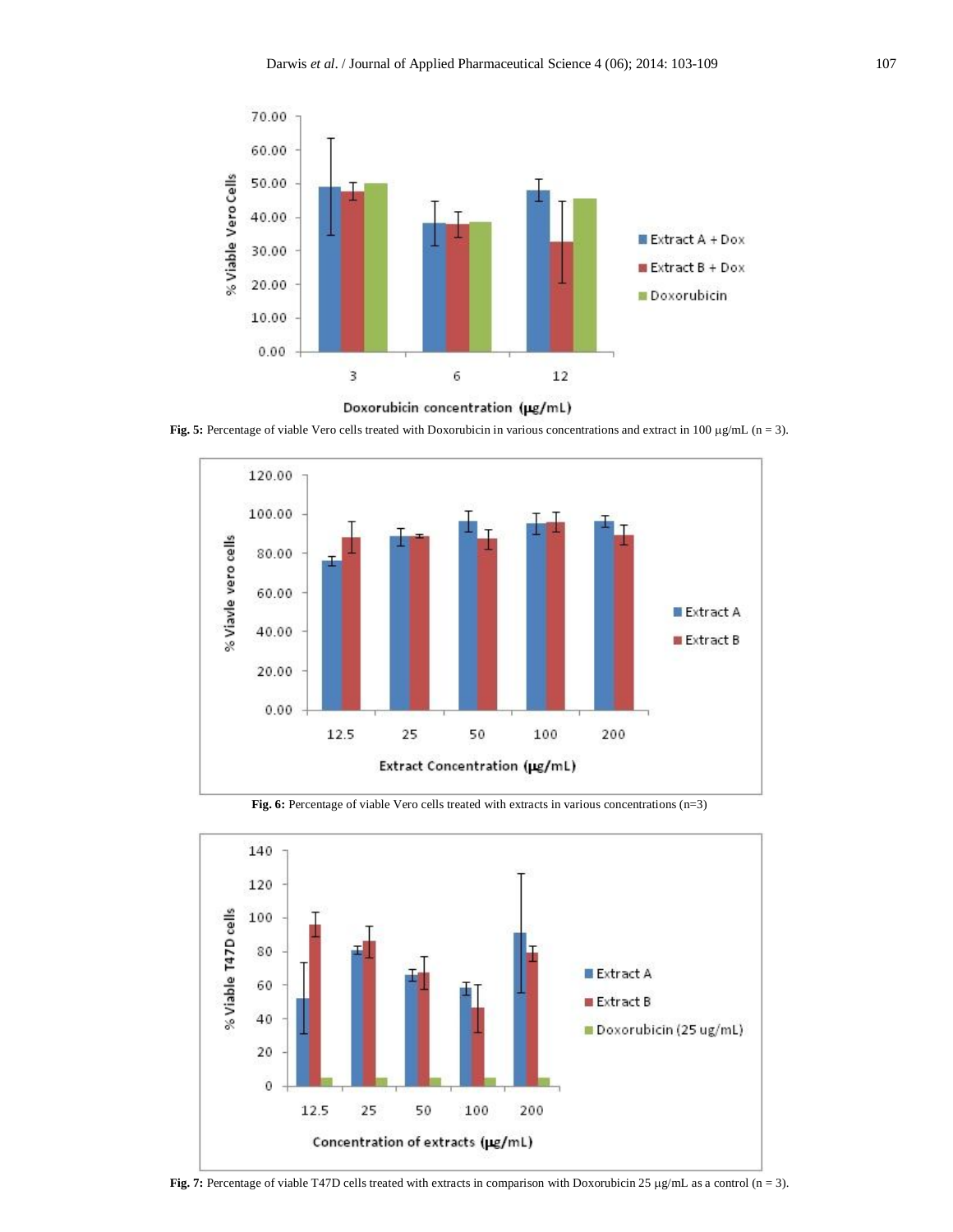

**Fig. 8:** Optical Densities of T47D cells in the presence of Doxorubicin (n=3).

Nevertheless this inhibition was still incomparable to the lowest concentration of Dox tested  $(0.07 \mu g/mL)$  which was 99.81% (Fig. 8). Considering that the inhibition of extracts, both A and B were decreased at 200 µg/mL, *H. formicarum* extracts should be used in caution. Further experiment to explore the extracts activity towards cell lines in the presence of Dox should be performed in order to evaluate its potency as a complementary treatment in Dox therapy.

#### **CONCLUSION**

The result showed that extracts A and B had the ability to increase lymphocyte proliferation by increasing concentration. Both extracts could not significantly enhanced the proliferation of Vero cells, neither in the presence nor absence of Dox. The extract B in 100  $\mu$ g/mL showed the highest inhibition against T47D cells by 53.45%. The inhibition of extracts, both A and B were decreased at  $200 \mu g/mL$ , recommends further analyses on the effect of *H. formicarum* extracts towards T47D proliferation in the presence and absence of Dox. Extract C showed no activity on lymphocyte proliferation which can be explained by no compounds detected by TLC. There was no chemical content difference observed on extracts A and B. These extracts contained flavonoid, phenolic, aldehyde / ketone, terpenoids and tannin.

#### **ACKNOWLEDGEMENT**

Authors thank Mr. Djoko Santosa (Laboratory of Pharmacognosy, Faculty of Pharmacy, Universitas Gadjah Mada) for plant sample taxonomy identification. This research was part of Master Thesis of David Darwis, under Prof. Ediati Sasmito and Dr. Triana Hertiani supervision in the Faculty of Pharmacy, UGM, Indonesia. Partial financial support from I-MHERE B2b Program of Faculty of Pharmacy Universitas Gadjah Mada with grant number 017/FA/UGM/I-MHERE/III/11 is gratefully acknowledged. A part of this manuscript has been presented at the

AFPS 2013 Conference, Jeju, Republic of Korea on November 22, 2013.

#### **REFERENCES**

Baratawidjaja KG. 2002. Imunologi Dasar. Fifth edition. Jakarta, Indonesia: Faculty of Medicine Universitas Indonesia.

Beattie A. Myrmecotrophy: Plants Fed by Ants. Trends Ecol Evol, 1989; 4(6): 172-176.

Bustanussalam, Srikandace Y, Hapsari Y, Septiana E, Rachman F, Simanjuntak P. Studi Kimia, Toksikologi dan Farmakologi Tumbuhan Obat Indonesia, *Hydnophytum formicarum* Jack (Rubiaceae). Riset, 2009.

Cancer Chemoprevention Research Center (CCRC). 2010. Prosedur Tetap Uji Sitotoksik Metode MTT. Yogyakarta, Indonesia: Faculty of Pharmacy UGM.

Chiang L-C, Ng LT, Chiang W, Chang M-Y, Lin C-C. Immunomodulatory activities of flavonoids, monoterpenoids, triterpenoids, iridoid glycosides and phenolic compounds of plant species. Planta Med, 2003; 69:600-604.

Defossez E, Djiéto-Lordon C, McKey D, Selosse MA, Blatrix R. Plant-ants Feed Their Host Plant, but Above All a Fungal Symbiont to Recycle Nitrogen. Proc R Soc B, 2011; 278(1710) 1419-1426

Efendi YN, Hertiani T. Antimicrobial potency of ant-plant extract (*Myrmecodia tuberosa* Jack) against C*andida albicans*, *Escherichia coli,* and *Staphylococcus aureus*. Trad Med J, 2013; 18(1):53- 58

Goodwin EC. DiMaio D. 2000. Repression of human papillomavirus oncogenes in HeLa cervical carcinoma cells causes the orderly reactivation of dormant tumor suppressor pathways. Department of Genetics, Yale University School of Medicine.

Hertiani T, Ediati S, Sumardi, Maria U. Preliminary Study on Immunomodulatory Effect of Sarang-Semut Tubers *Myrmecodia tuberosa* and *Myrmecodia pendens*, Online J Biol Sci, 2010; 10(3):136- 141.

Jork H, Funk W, Fischer W, Wimmer H. 1990. Thin Layer Chromatography Reagent and Detection Methods, 1. VCH.

Lacaille-Dubois M-A. Bioactive saponins with cancer related and immunomodulatory activity: recent developments. Stud Nat Prod Chem, 2005; 32:209-246.

Minotti G, Menna P, Salvatorelli E, Cairo G, Gianni L. Anthracyclins: Molecular Advances and Pharmacologic Developments in Antitumor Activity and Cardiotoxicity. Pharmacol Rev, 2004; 56:185- 228.

Prachayasittikul S, Buraparuangsang P, Worachartcheewan A, Isarankura-Na-Ayudhya C, Ruchirawat S, Prachayasittikul V.